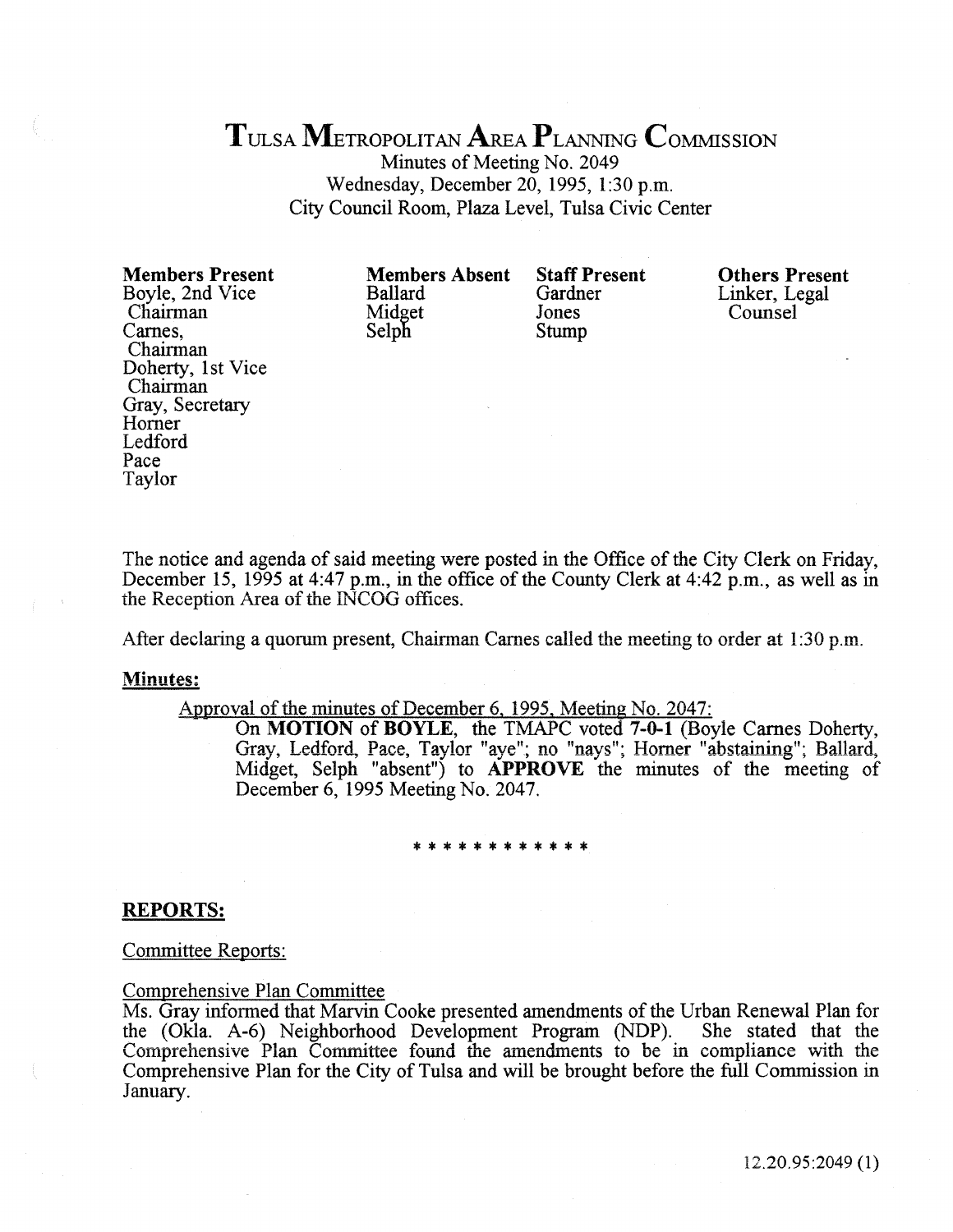# SUBDIVISIONS:

# SKETCH PLAT:

# Honey Creek (PUD 523) (1383) (2004) (PD-18) (CD-8)

South of the southeast corner of East 81st Street South  $\&$  South Memorial Drive.

Jones presented the plat with Jerry Ledford, Jr. and Wayne Alberty present at the TAC meeting.

Jones stated that he has visited with Wayne Alberty regarding the project and several recommendations have been made regarding the PUD and plat. He suggested that the plat be reviewed for input and sketch plat approval being made and transmitted to the TMAPC.

Shelton noted that the existing sewer line to serve the subject tract is at capacity.

McGill recommended "hammerhead" turn-arounds for the dead-end street over 150' in length.

Ledford stated that the project will be platted and developed in phases with the north part being developed first.

French recommended that the entty gate be approved by Traffic Engineering and provide for appropriate stacking and storage areas. Also, with the tight design, side yards be reviewed for proper site distances.

Honey Creek subdivision plat comprises development area "B" of PUD 523 and is 22.49 acres in size. The plat proposes three office lots along South Memorial and 124 attached residential single-family lots. A major amendment, PUD 523-A, was heard by the TMAPC on November 29th to pennit the office use.

Staff would note that the preliminary plat for development area "C" to the east was approved by the TMAPC on September 6, 1995. Staff has a concern with street design and the relationship to the proposed plat.

Staff would offer the following comments and/or recommendations:

- 1. Waiver of Subdivision Regulations required to permit the plat to be drawn at a scale of  $1" = 60'$  ( $1" = 100'$  required).
- 2. Label each reserve area and provide appropriate limitations in deed of dedication.
- 3. Check number of lots.
- 4. Since owner is a L.L.C., a letter from an attorney will be required noting proper formulation and ability to sign.
- 5. Show addresses on fmal plat.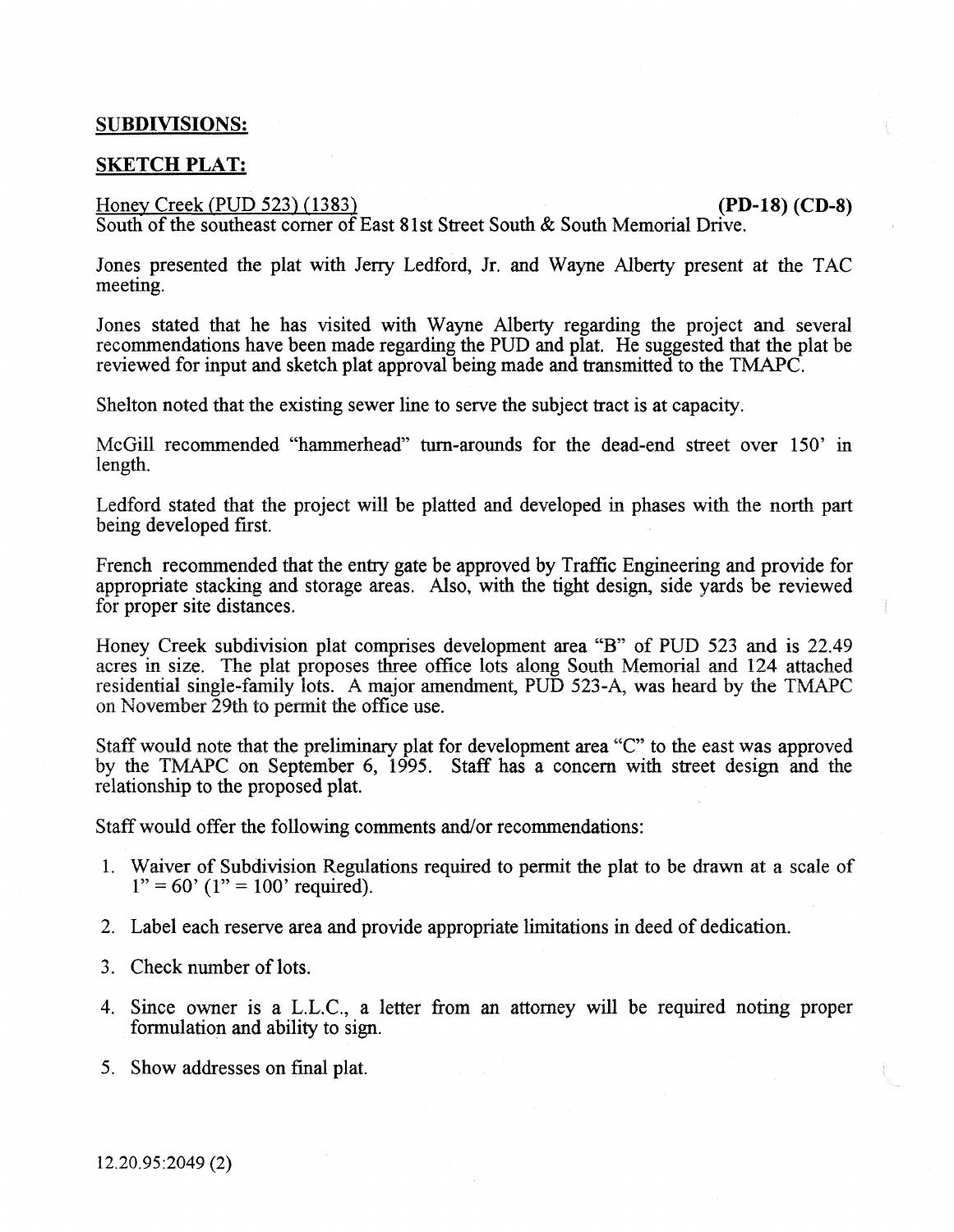- 6. Staff would also note that a Detail Site Plan will be required for the PUD and would recommend it be processed at the same time as the subdivision plat.
- 7. All conditions of PUD-523 shall be met prior to release of fmal plat, including any applicable provisions in the covenants or on the face of the plat. Include PUD approval date and references to Section 1100-1107 of the Zoning Code in the covenants.
- 8. Utility easements shall meet the approval of the utilities. Coordinate with Subsurface Committee if underground plant is planned. Show additional easements as required. Existing easements shall be tied to or related to property line and/or lot lines.
- 9. Water and sanitary sewer plans shall be approved by the Department of Public Works (Water & Sewer) prior to release of fmal plat. (Include language for W/S facilities in covenants.)
- 10. Pavement or landscape repair within restricted water line, sewer line, or utility easements as a result of water or sewer line or other utility repairs due to breaks and failures, shall be borne by the owner(s) of the lot(s).
- 11. A request for creation of a Sewer Improvement District shall be submitted to the Department of Public Works (Water  $\&$  Sewer) prior to release of final plat.
- 12. Paving and/or drainage plans shall be approved by the Department of Public Works (Stormwater and/or Engineering) including storm drainage, detention design, and Watershed Development Permit application subject to criteria approved by the City of Tulsa.
- 13. A request for a Privately Financed Public Improvement (PFPI) shall be submitted to the Department of Public Works (Engineering).
- 14. Street names shall be approved by the Department of Public Works and shown on plat.
- 15. All curve data, including comer radii, shall be shown on fmal plat as applicable.
- 16. City of Tulsa Floodplain determinations shall be valid for a period of one year from the date of issuance and shall not be transferred.
- 17. Bearings, or true N/S etc., shall be shown on perimeter of land being platted or other bearings as directed by the Department of Public Works.
- 18. All adjacent streets, intersections and/or widths thereof shall be shown on plat.
- 19. Limits of Access or LNA as applicable shall be shown on plat as approved by the Department of Public Works (Traffic). Include applicable language in covenants.
- 20. It is recommended that the Developer coordinate with the Department of Public Works (Traffic) during the early stages of street construction concerning the ordering, purchase and installation of street marker signs. (Advisory, not a condition for plat release.)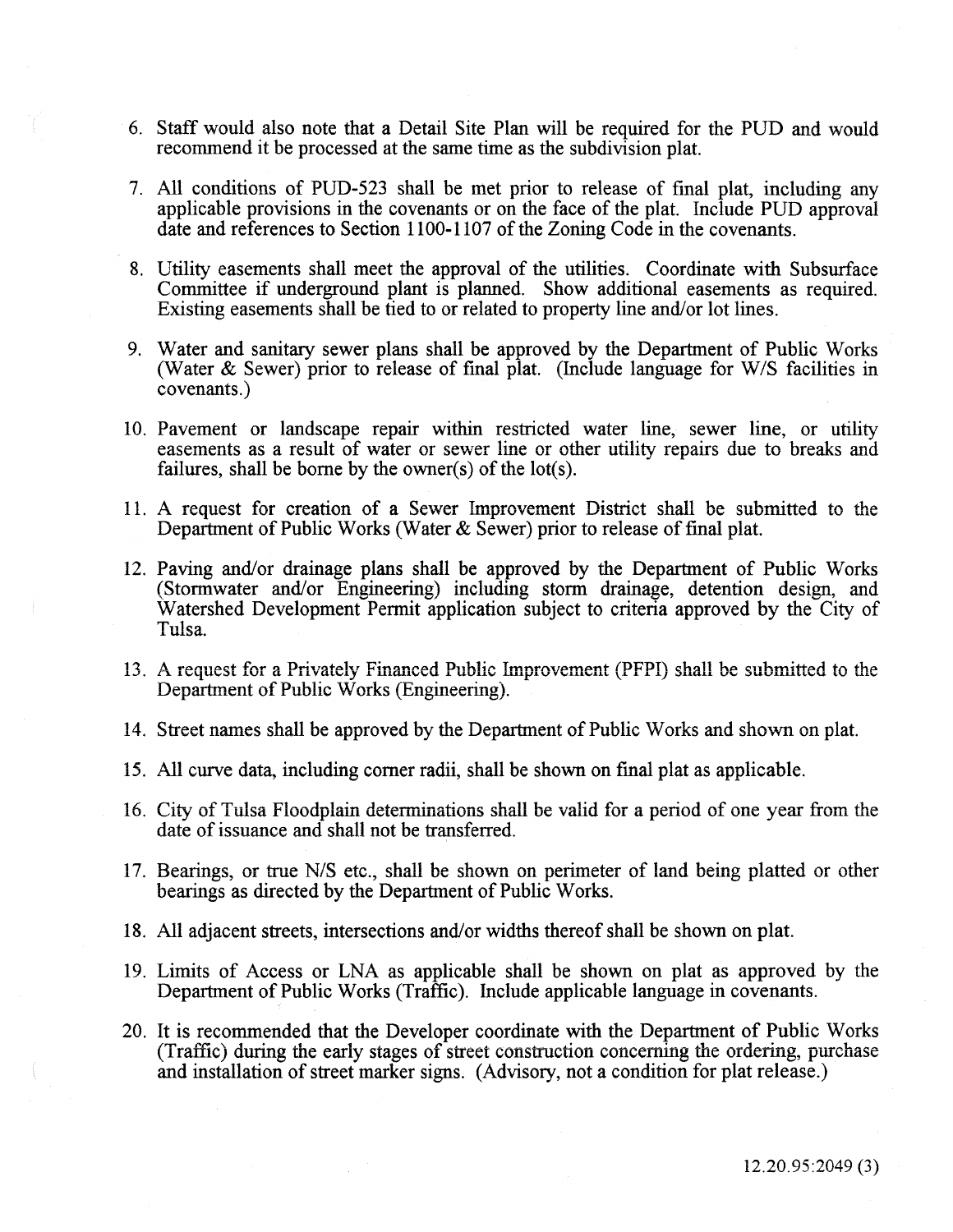- 21. It is recommended that the applicant and/or his engineer or developer coordinate with the Tulsa City/County Health Department for solid waste disposal, particularly during the construction phase and/or clearing of the project. Burning of solid waste is prohibited.
- 22. All lots, streets, building lines, easements, etc. shall be completely dimensioned.
- 23. The key or location map shall be complete.
- 24. A Corporation Commission letter, Certificate of Non-Development, or other records as may be on file, shall be provided concerning any oil and/or gas wells before plat is released. (A building line shall be shown on plat on any wells not officially plugged. If plugged, provide plugging records.)
- 25. The restrictive covenants and/or deed of dedication shall be submitted for review with the preliminary plat. (Include subsurface provisions, dedications for storm water facilities, and PUD information as applicable.)
- 26. This olat has been referred to Bixbv and Broken Arrow because of its location near or inside a "fence line" of that municipality. Additional requirements may be made by the applicable municipality. Otherwise only the conditions listed apply.
- 27. A "Letter of Assurance" regarding installation of improvements shall be provided prior to release of final plat. (Including documents required under  $3.6.\overline{5}$  Subdivision Regulations.)
- 28. All other Subdivision Regulations shall be met prior to release of fmal plat.

Staff would recommend the applicant follow the major amendment ordinance and inform staff so proper notice may be given and avoid time delay.

On the Motion of McGill, the Technical Advisory Committee voted unanimously to recommend APPROVAL of the Sketch Plat of Honey Creek, subject to all conditions listed above.

#### Staff Comments

Mr. Jones informed that this sketch plat is being presented for input only from the Planning Commission to allow the applicant to incorporate their suggestions in the plat. A preliminary plat will be submitted concurrently with the detail site plan. He explained that the plat will be submitted concurrently with the detail site plan. development concept is for attached single-family dwellings on narrow lots. Mr. Jones explained the private street system expected to serve the development with the main entrance from 8lst Street and one or two accesses from Memorial to provide internal circulation. He revealed that the residences will access the garages through the rear yard. Mr. Jones informed of concerns with some of the private streets abutting proposed residential singlefamily. TAC has reviewed the plat and the applicant is developing a revised plat and site plan that conforms to recommendations from TAC and Staff. Mr. Jones informed of anticipated surrounding development and answered questions regarding internal circulation.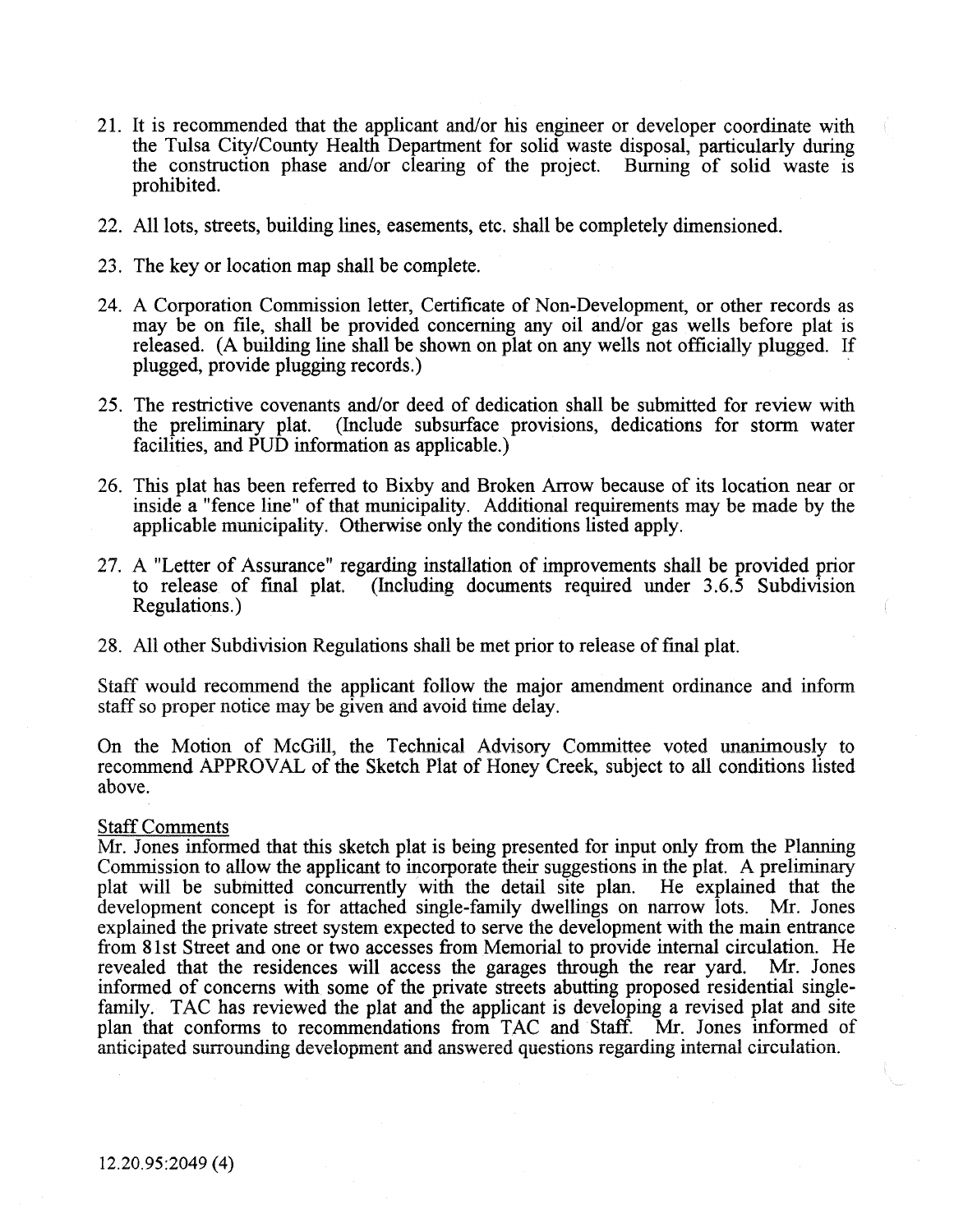Regarding processing, Mr. Jones informed that the intention is to obtain preliminary plat and detail site plan approval for the entire tract with fmal plat approval for phased development. He stressed the importance of ensuring internal circulation within the entire development.

# Applicant's Comments

Jeny Ledford, Jr., Tulsa Engineering, 8209 East 63rd Place, informed that a preliminary plat, which will be Phase I of the development of approximately seven acres and 41 units, will be presented to the Planning Commission in the near future. He noted that the original apartment zoning of the development allowed over 500 units on the tract and now only 124 units are anticipated which will considerably lower the overall density. Mr. Ledford informed that the units are expected to be single-story units of approximately 1,300 to 1,800 SF. He informed that this is expected to be a gated community. Mr. Ledford advised of meetings with Traffic Engineering to work out details. He answered questions from Mr. Boyle regarding stacking and access into the development.

Mr. Ledford answered questions from Ms. Pace regarding the internal streets informing that they will be 26' width for main access and streets serving the units will be 18' wide.

Mr. Alberty, Land Planner for the project, informed that there will be no driveway access to the front of the houses. He pointed out that from the 26' wide streets, there will be some end units that will have driveway access from the side or rear of the lots.

Mr. Jones had no further comments and informed that the preliminary plat and detail site plan will be processed concurrently.

No vote was taken.

#### \*\*\*\*\*\*\*\*\*\*\*\*

#### PRELIMINARY PLAT:

8800 Memorial (PUD 386-A) (1383) (PD-18) (CD-8) North of the northeast comer of East 91st Street & South Memorial.

Jones presented the plat with Ted Sack in attendance and also discussed the associated plat waiver PUD 386-A at the TAC meeting.

French recommended that a PFPI be required and south-bound left-tum access be provided in the plat.

Pierce recommended the 11-foot utility easement along the south property line be increased to 15 and Sack agreed.

8800 Memorial is a one-lot commercial subdivision plat which contains 3.39 acres. The PUD approved a total of 31,000 square feet of office/commercial use, subject to conditions, for the subject tract.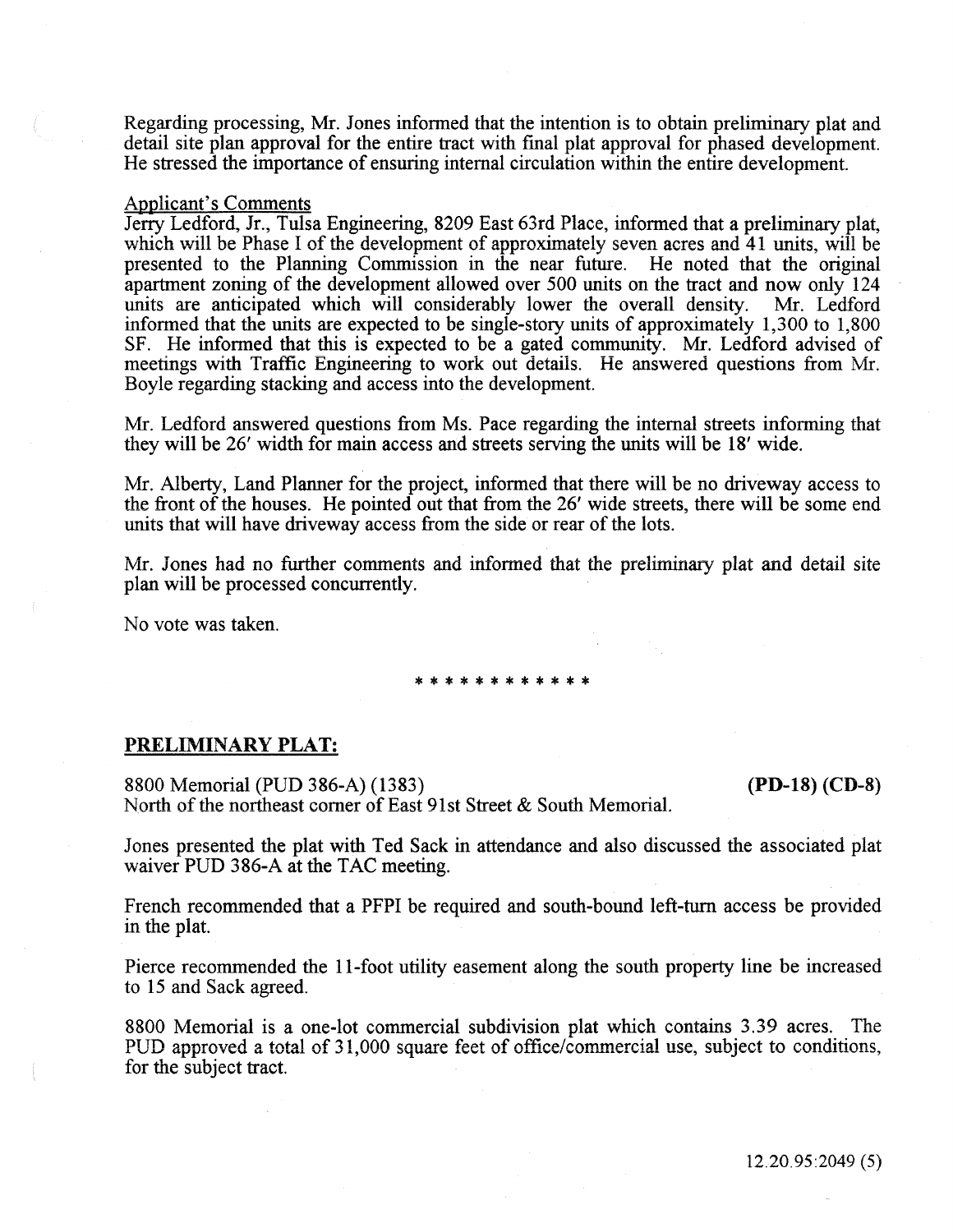Staff would offer the following comments and/or recommendations:

- 1. Since the property is a replat, it is subject to Oklahoma Statutes, Title 11 42-106.
- 2. Any setback greater than that approved in the PUD is voluntary and not enforceable by the City (50' building line on south property).
- 3. All conditions of PUD-386-A shall be met prior to release of fmal plat, including any applicable provisions in the covenants or on the face of the plat. Include PUD approval date and references to Section 1100-1107 of the Zoning Code in the covenants.
- 4. Utility easements shall meet the approval of the utilities. Coordinate with Subsurface Committee if underground plant is planned. Show additional easements as required. Existing easements shall be tied to or related to property line and/or lot lines.
- 5. Water and sanitary sewer plans shall be approved by the Department of Public Works (Water & Sewer) prior to release of fmal plat. (Include language for W/S facilities in covenants.)
- 6. Pavement or landscape repair within restricted water line, sewer line, or utility easements as a result of water or sewer line or other utility repairs due to breaks and failures, shall be borne by the owner(s) of the lot(s).
- 7. A request for creation of a Sewer Improvement District shall be submitted to the Department of Public Works (Water & Sewer) prior to release of final plat.
- 8. Paving and/or drainage plans shall be approved by the Department of Public Works (Stormwater and/or Engineering) including storm drainage, detention design, and Watershed Development Permit application subject to criteria approved by the City of Tulsa.
- 9. A request for a Privately Financed Public Improvement (PFPI) shall be submitted to the Department of Public Works (Engineering).
- 10. Street names shall be approved by the Department of Public Works and shown on plat.
- 11. All curve data, including comer radii, shall be shown on fmal plat as applicable.
- 12. City of Tulsa Floodplain determinations shall be valid for a period of one year from the date of issuance and shall not be transferred.
- 13. Bearings, or true N/S etc., shall be shown on perimeter of land being platted or other bearings as directed by the Department of Public Works.
- 14. All adjacent streets, intersections and/or widths thereof shall be shown on plat.
- 15. Limits of Access or LNA as applicable shall be shown on plat as approved by the Department of Public Works (Traffic). Include applicable language in covenants.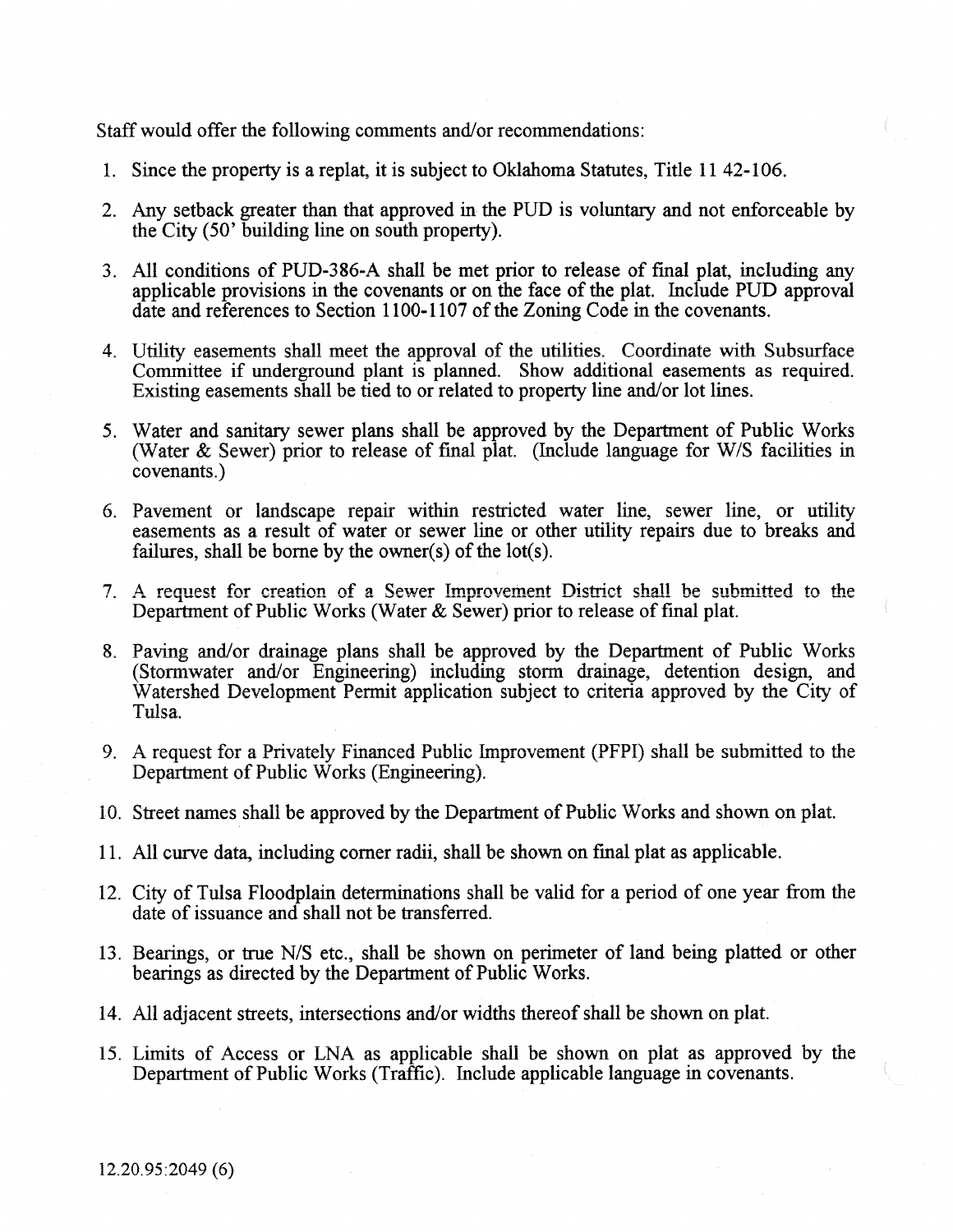- 16. It is recommended that the developer coordinate with the Department of Public Works (Traffic) during the early stages of street construction concerning the ordering, purchase and installation of street marker signs. (Advisory, not a condition for plat release.)
- 17. It is recommended that the applicant and/or his engineer or developer coordinate with the Tulsa City/County Health Department for solid waste disposal, particularly during the construction phase and/or clearing of the project. Burning of solid waste is prohibited.
- 18. All lots, streets, building lines, easements, etc. shall be completely dimensioned.
- 19. The key or location map shall be complete.
- 20. A Corporation Commission letter, Certificate of Non-Development, or other records as may be on file, shall be provided concerning any oil and/or gas wells before plat is released. (A building line shall be shown on plat on any wells not officially plugged. If plugged, provide plugging records.)
- 21. The restrictive covenants and/or deed of dedication shall be submitted for review with the preliminary plat. (Include subsurface provisions, dedications for storm water facilities, and PUD information as applicable.)
- 22. The zoning application Z-6508 shall be approved and the ordinance therefore published before fmal plat is released. (Plat shall conform to the applicable zoning approved.)
- 23. This plat has been referred to Bixby and Broken Arrow because of its location near or inside a "fence line" of that municipality. Additional requirements may be made by the applicable municipality. Otherwise only the conditions listed apply.
- 24. A "Letter of Assurance" regarding installation of improvements shall be provided prior to release of final plat. (Including documents required under 3.6.5 Subdivision (Including documents required under  $3.6.\overline{5}$  Subdivision Regulations.)
- 25. All other Subdivision Regulations shall be met prior to release of final plat.

On the Motion of Pierce, the Technical Advisory Committee voted unanimously to recommend APPROVAL of the Preliminary Plat of 8800 Memorial, subject to all conditions listed above.

There were no interested parties in attendance.

#### TMAPC Action; 8 members present:

On MOTION of TAYLOR, the TMAPC voted 8-0-0 (Boyle, Carnes, Doherty, Gray, Homer, Ledford, Pace, Taylor "aye"; no "nays"; none "abstaining"; Ballard, Midget, Selph "absent") to **APPROVE** the PRELIMINARY PLAT for 8800 Memorial as recommended by Staff.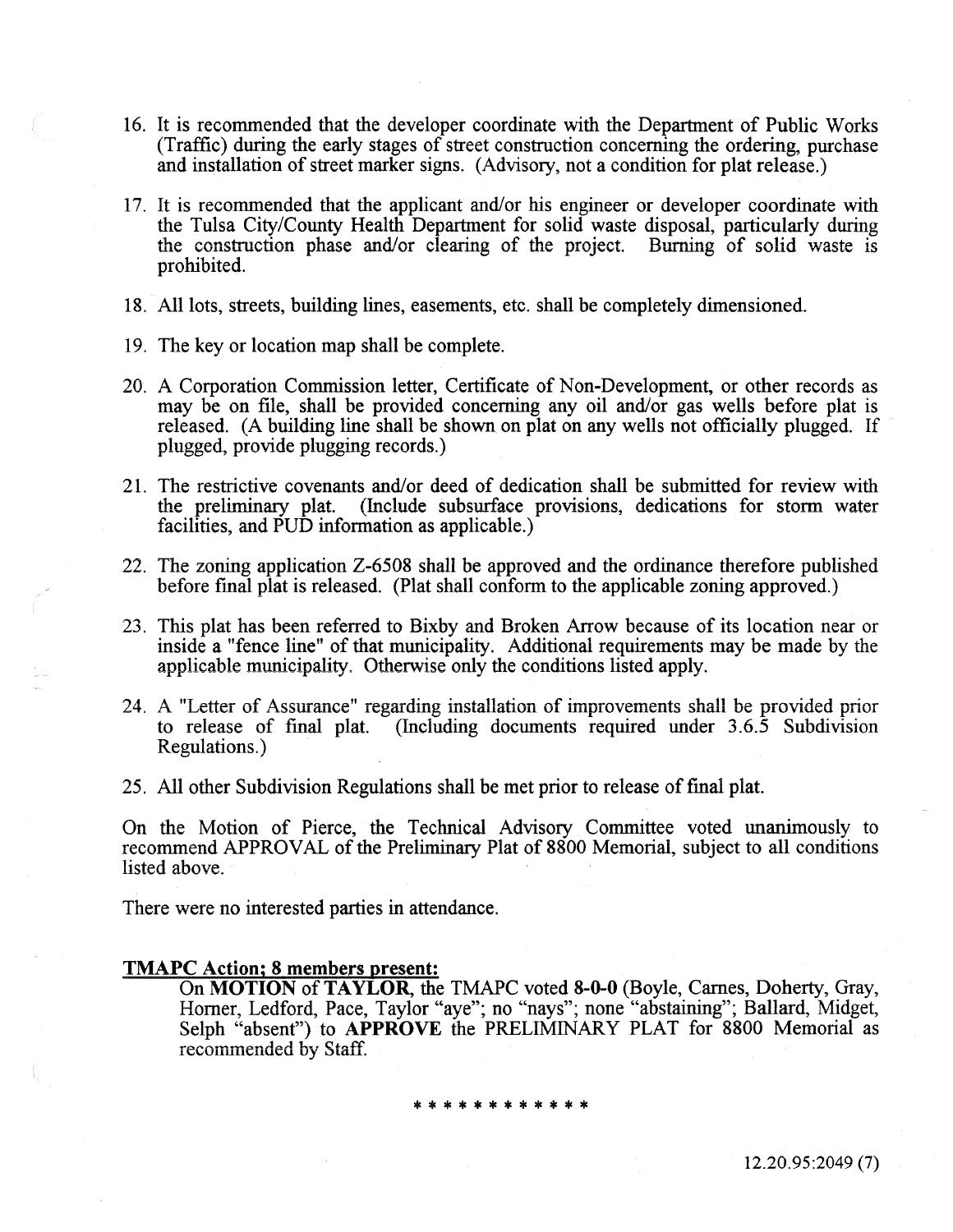# REINSTATEMENT OF PRELIMINARY PLAT:

### Heatheridge South (983) **(PD-18)** (CD-8)

South of the southwest corner of East 71st Street South & South Yale Avenue.

Jones presented the Preliminary Plat with Ted Sack present at the TAC meeting.

Sack stated that on-site detention will be provided to the development.

French recommended that an access point be relocated to line up with East 73rd Street South.

Heatheridge South is a one-lot subdivision plat which contains three acres and is zoned OM. The plat was originally reviewed by the TAC on May 5, 1994 and preliminary plat approval granted by the TMAPC on May 18, 1994. This approval expired May 18, 1995 and the plat is now resubmitted with a new engineer.

Staff would recommend APPROVAL of the reinstatement of the Preliminary Plat, subject to the following comments and/or recommendations:

- 1. Waiver of the Subdivision Regulations to permit the plat to be drawn at a 1"=30' scale  $(1"=100'$  required).
- 2. Utility easements shall meet the approval of the utilities. Coordinate with Subsurface Committee if underground plant is planned. Show additional easements as required. Existing easements shall be tied to or related to property line and/or lot lines.
- 3. Water and sanitary sewer plans shall be approved by the Department of Public Works (Water  $\&$  Sewer) prior to release of final plat. (Include language for W/S facilities in covenants.)
- 4. Pavement or landscape repair within restricted water line, sewer line, or utility easements as a result of water or sewer line or other utility repairs due to breaks and failures, shall be borne by the owner(s) of the lot(s).
- 5. A request for creation of a Sewer Improvement District shall be submitted to the Department of Public Works (Water & Sewer) prior to release of final plat.
- 6. Paving and/or drainage plans shall be approved by the Department of Public Works (Stormwater and/or Engineering) including storm drainage, detention design, and Watershed Development Permit application subject to criteria approved by the City of Tulsa.
- 7. A request for a Privately Financed Public Improvement (PFPI) shall be submitted to the Department of Public Works (Engineering).
- 8. Street names shall be approved by the Department of Public Works and shown on plat.
- 9. All curve data, including comer radii, shall be shown on fmal plat as applicable.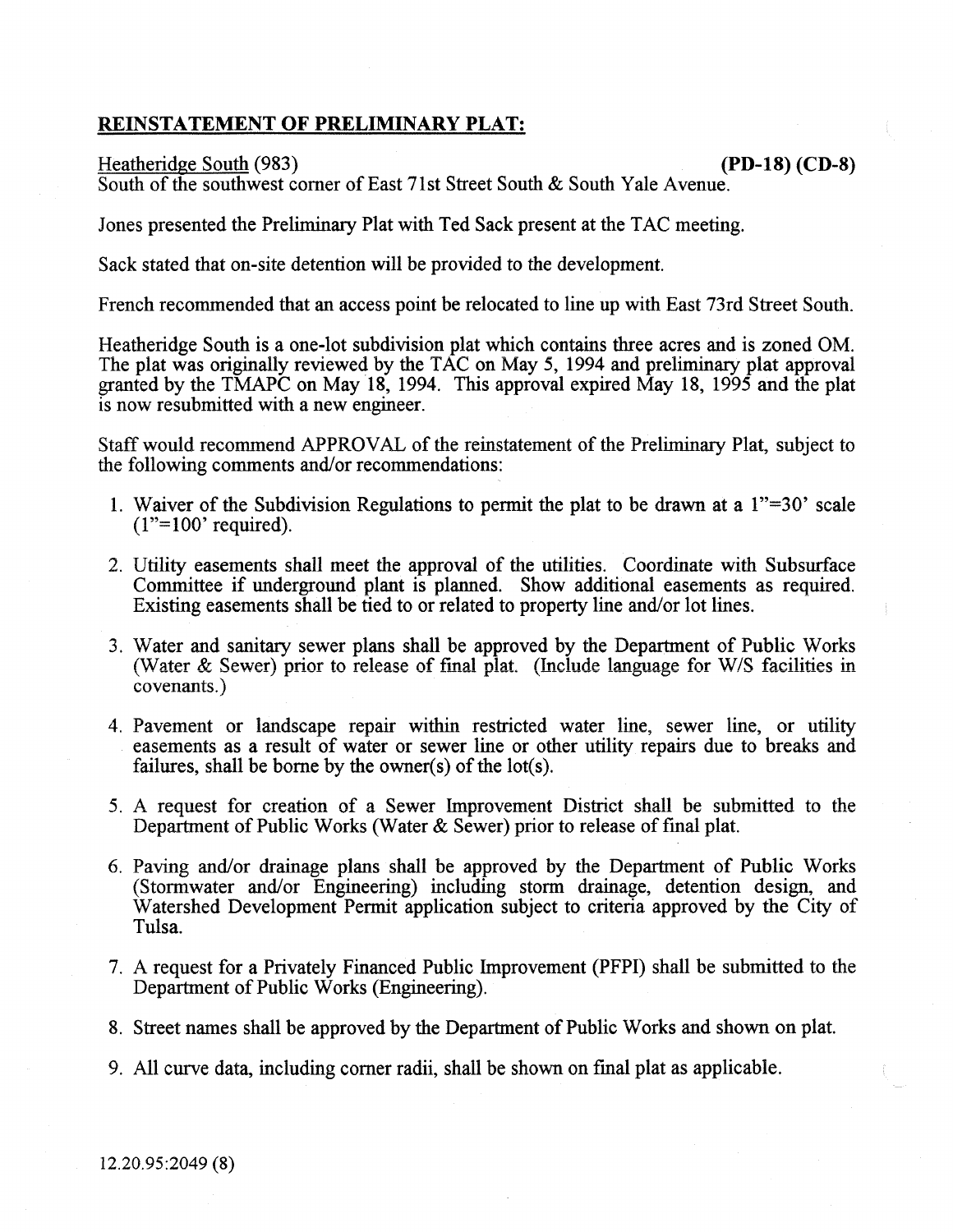- 10. City of Tulsa Floodplain determinations shall be valid for a period of one year from the date of issuance and shall not be transferred.
- 11. Bearings, or true N/S etc., shall be shown on perimeter of land being platted or other bearings as directed by the Department of Public Works.
- 12. All adjacent streets, intersections and/or widths thereof shall be shown on plat.
- 13. Limits of Access or LNA as applicable shall be shown on plat as approved by the Department of Public Works (Traffic). Include applicable language in covenants.
- 14. It is recommended that the Developer coordinate with the Department of Public Works (Traffic) during the early stages of street construction concerning the ordering, purchase and installation of street marker signs. (Advisory, not a condition for plat release.)
- 15. It is recommended that the applicant and/or his engineer or developer coordinate with the Tulsa City/County Health Department for solid waste disposal, particularly during the construction phase and/or clearing of the project. Burning of solid waste is prohibited.
- 16. All lots, streets, building lines, easements, etc. shall be completely dimensioned.
- 17. The key or location map shall be complete.
- 18. A Corporation Commission letter, Certificate of Non-Development, or other records as may be on file, shall be provided concerning any oil and/or gas wells before plat is released. (A building line shall be shown on plat on any wells not officially plugged. If plugged, provide plugging records.)
- 19. The restrictive covenants and/or deed of dedication shall be submitted for review with the preliminary plat. (Include subsurface provisions, dedications for storm water facilities, and PUD information as applicable.)
- 20. This plat has been referred to Jenks because of its location near or inside a "fence line" of that municipality. Additional requirements may be made by the applicable municipality. Otherwise only the conditions listed apply.
- 21. A "Letter of Assurance" regarding installation of improvements shall be provided prior to release of fmal plat. (Including documents required under 3.6.5 Subdivision Regulations.)
- 22. All other Subdivision Regulations shall be met prior to release of fmal plat.

On the Motion of French, the Technical Advisory Committee voted unanimously to recommend APPROVAL of the Preliminary Plat, subject to all conditions listed above.

#### Staff Comments

Mr. Jones informed that Traffic Engineering recommends that one of the access points align with East 73rd Street South.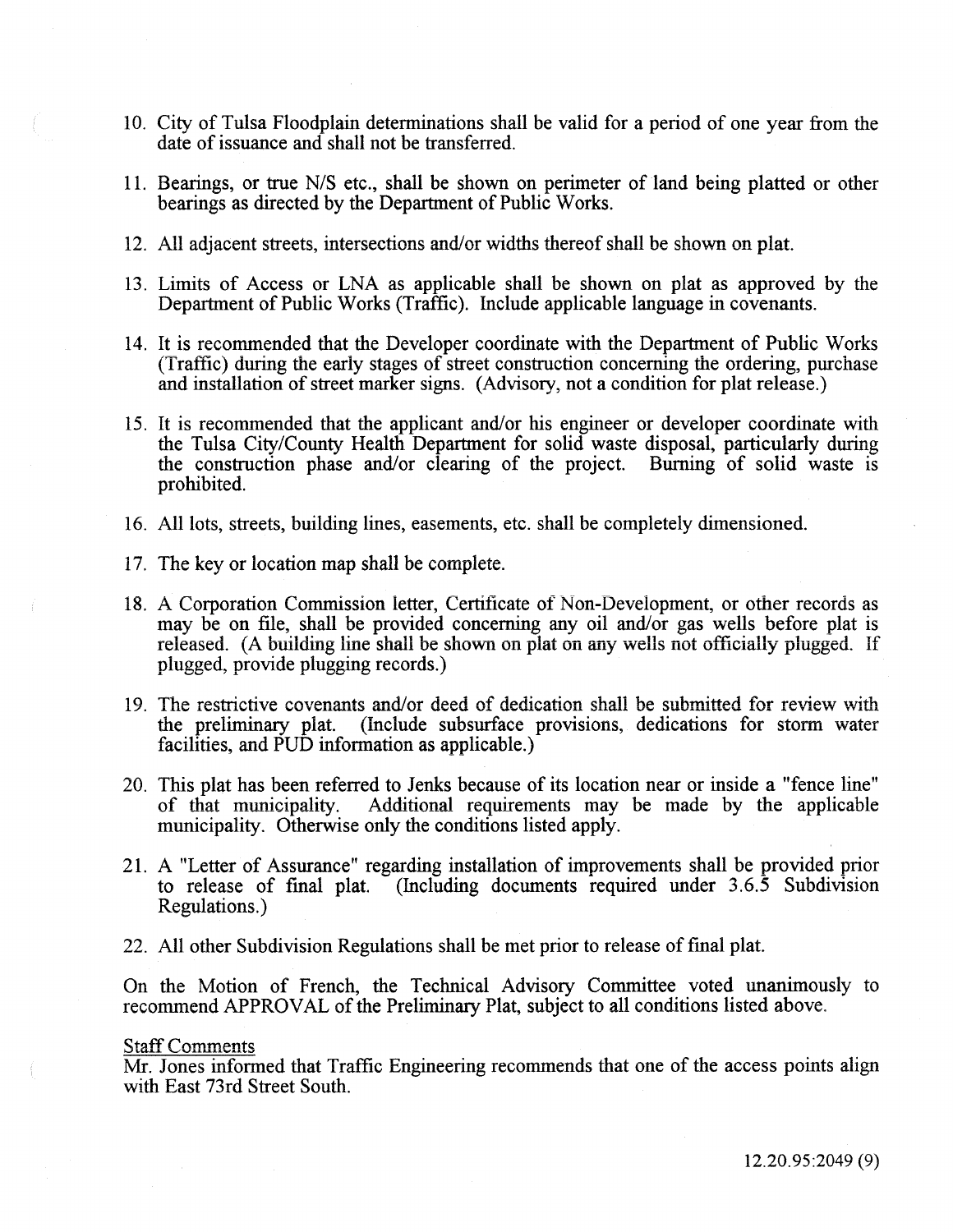# TMAPC Action; 8 members present:

On MOTION of BOYLE, the TMAPC voted 8-0-0 (Boyle, Carnes, Doherty, Gray, Homer, Ledford, Pace, Taylor "aye"; no "nays"; none "abstaining"; Ballard, Midget, Selph "absent") to APPROVE the REINSTATEMENT of the Preliminary Plat for Heatheridge South and WAIVER of the Subdivision Regulations to permit the plat to be drawn at a  $1'' = 30'$  scale as recommended by Staff.

# \*\*\*\*\*\*\*\*\*\*\*\*

# PLAT WAIVER, SECTION 213:

BOA-17264 (Memorial South Center) (3693) East of the northeast corner of East 61st Street & South Memorial Drive. (PD-18) (CD-7)

French recommended that access be approved by Traffic Engineering and the deceleration lane be eliminated.

Board of Adjustment case 17264 is a special exception request to permit multifamily use in a CS-zoned district and amend a previously-approved site plan. The property is part of Memorial South Center subdivision which was platted in 1965.

Based on the existing subdivision plat, Staff can see no benefit to the City in a replat. All right-of-way exists for East 6lst Street South and a utility easement exists along the east property line. Access is controlled by the existing plat.

Staff would recommend APPROVAL of the plat waiver for BOA-17264, subject to the following conditions:

- 1. Grading and/or drainage plan approval by the Department of Public Works in the permit process.
- 2. Utility extensions and/or easements if needed.

On the Motion of Garrison, the Technical Advisory Committee voted unanimously to recommend APPROVAL of the Plat Waiver for BOA-17264, subject to all conditions listed above.

### TMAPC Action; 8 members present:

On MOTION of BOYLE, the TMAPC voted 8-0-0 (Boyle, Carnes, Doherty, Gray, Homer, Ledford, Pace, Taylor "aye"; no "nays"; none "abstaining"; Ballard, Midget, Selph "absent") to APPROVE the PLAT WAIVER for BOA-17264 as recommended by Staff.

\*\*\*\*\*\*\*\*\*\*\*\*

12.20.95:2049 (10)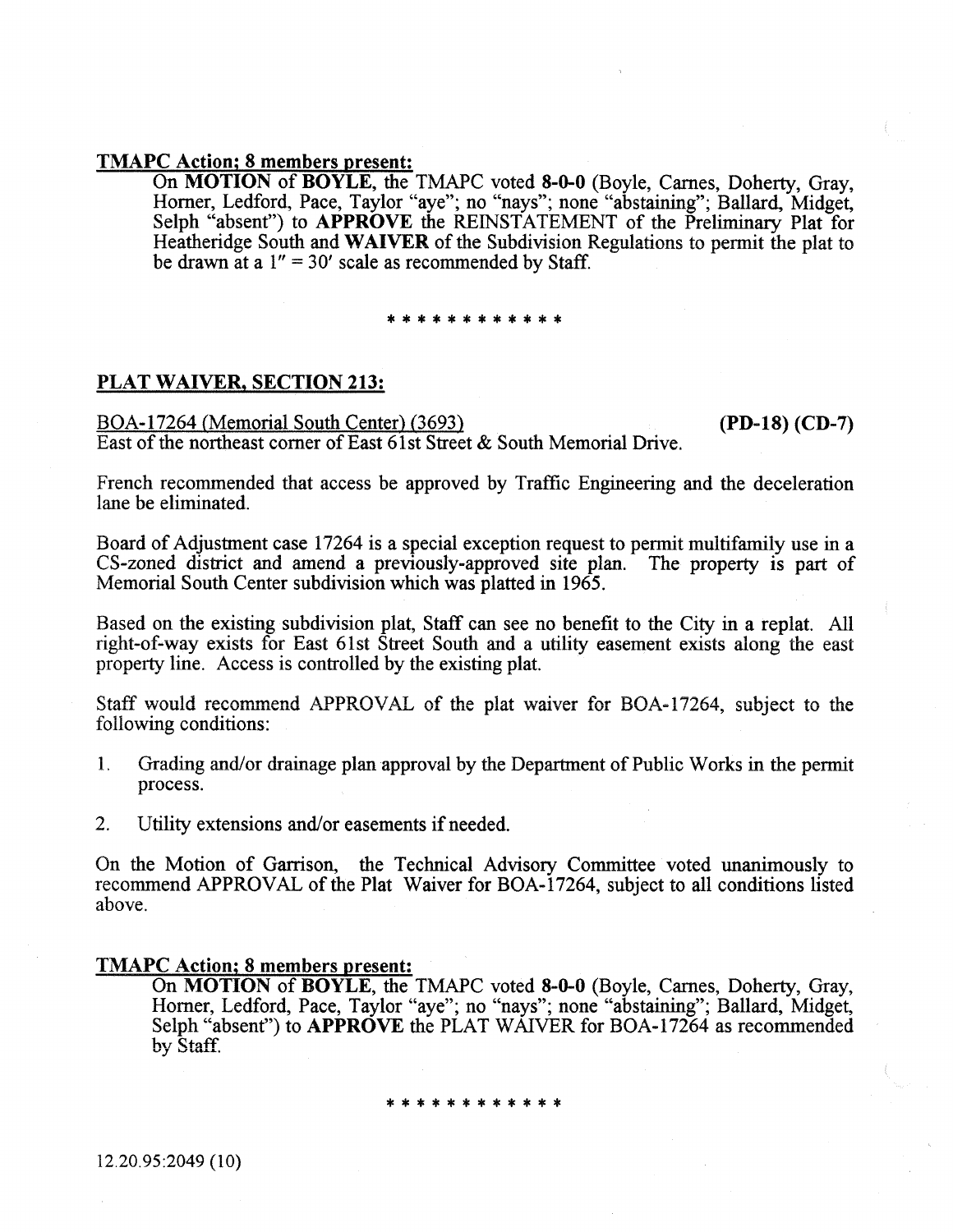PUD 386-A (1383) **(PD-18)** (CD-8) 8835 South Memorial Drive

Sack recommended that as a condition of approval that a mutual access easement be filed of record.

PUD 386-A is a major amendment on a 13.9~acre tract which was approved by the City on November 16, 1995. The amendment created the following three development areas: Development Area "A" is 3.2 acres in size and permits office and commercial uses; Development Area "B" is 7.4 acres in size and permits office use; and Development Area "C" is 3.2 acres and permits open space and stormwater management. The total tract is contained within the "Carman Ministries, Inc. Headquarters" and is now subject to the platting requirements.

The applicant is now requesting to waive the plat requirement on Tract "A" and is processing a subdivision plat "8800 Memorial" on Tract "B".

Staff is supportive of the plat waiver for Tract "A" based on the exiting subdivision plat and development. Staff would recommend APPROVAL for Tract "A" of PUD 386-A (Development Area "B"), subject to the following conditions:

- 1. Grading and/or drainage plan approval by the Department of Public Works in the permit process.
- 2. Utility extensions and/or easements if needed.

On the Motion of French, the Technical Advisory Committee voted unanimously to recommend APPROVAL of the Plat Waiver for PUD 386-A, subject to all conditions listed above.

# TMAPC Action; 8 members present:

On MOTION of BOYLE, the TMAPC voted 8-0-0 (Boyle, Carnes, Doherty, Gray, Homer, Ledford, Pace, Taylor "aye"; no "nays"; none "abstaining"; Ballard, Midget, Selph "absent") to **APPROVE** the PLAT WAIVER for PUD 386-A as recommended by Staff.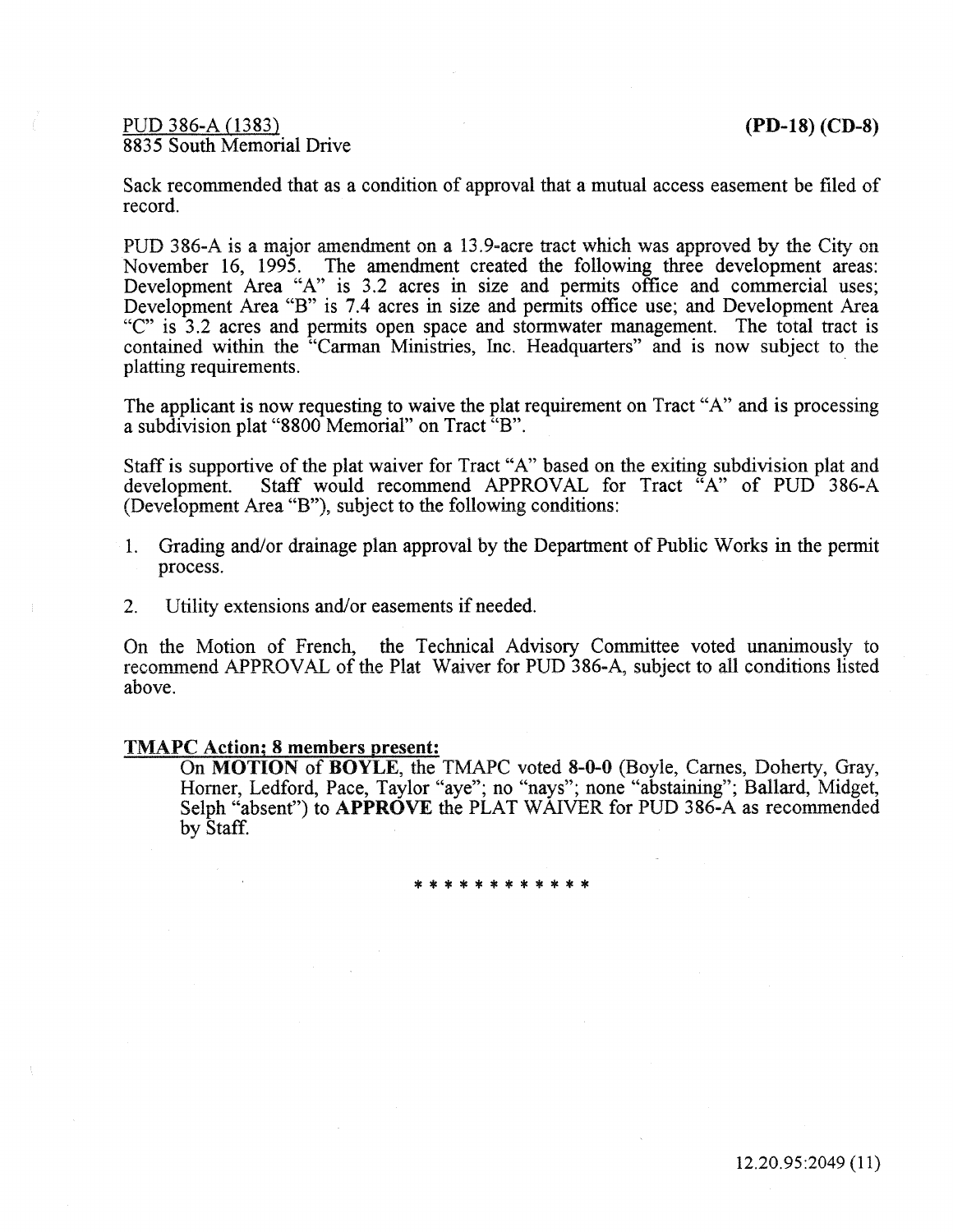# FINAL APPROVAL:

South Towne Square (1884) (PD-18) (CD-8)

South of the southeast corner of East 81st Street South & South Mingo Road.

Staff Comments

Mr. Jones announced that all release letters have been received and Staff recommends APPROVAL.

### TMAPC Action; 8 members present:

On MOTION of BOYLE, the TMAPC voted 8-0-0 (Boyle, Carnes, Doherty, Gray, Homer, Ledford, Pace, Taylor "aye"; no "nays"; none "abstaining"; Ballard, Midget, Selph "absent") to **APPROVE** the FINAL PLAT of South Towne Square as having met all conditions of approval as recommended by Staff and subject to approval from the Legal Department.

#### \*\*\*\*\*\*\*\*\*\*\*\*

# LOT-SPLITS FOR WAIVER:

L-18176 Greg Frye (T. Hobbs) (1984). 10007 South 99th East Avenue.

(PD-26)(CD-8) RS-3

Jones presented the request with the applicant present at the TAC meeting.

Jones informed the TAC that the item was continued from the last meeting to determine the location of existing utility lines. Jones noted that he had conversation with Lee Miller, ONG, and any problems can be worked out.

Pierce stated he had no problems with the request.

Shelton noted a potential problem with a sewer line and said he would arrange a field inspection to determine potential impact.

Jones said he would transmit the request to the TMAPC and wait to hear from D.P.W. regarding the sewer line.

It is proposed to split an approximate 5' strip from the rear of Lot 21, Block 3, Millicent Crossing and attach it to Lot 20, Block 3, Millicent Crossing as depicted on the map. Both lots have abutting public water and sewer lines. Staff has determined both lots will meet the standards for the RS-3 district and comply with the PUD. Since Lot 20 will have more than three side lot lines, it does not comply with Tulsa Subdivision Regulations requiring that residential lots have no more than three side lot lines. Applicant is requesting waiver of this requirement.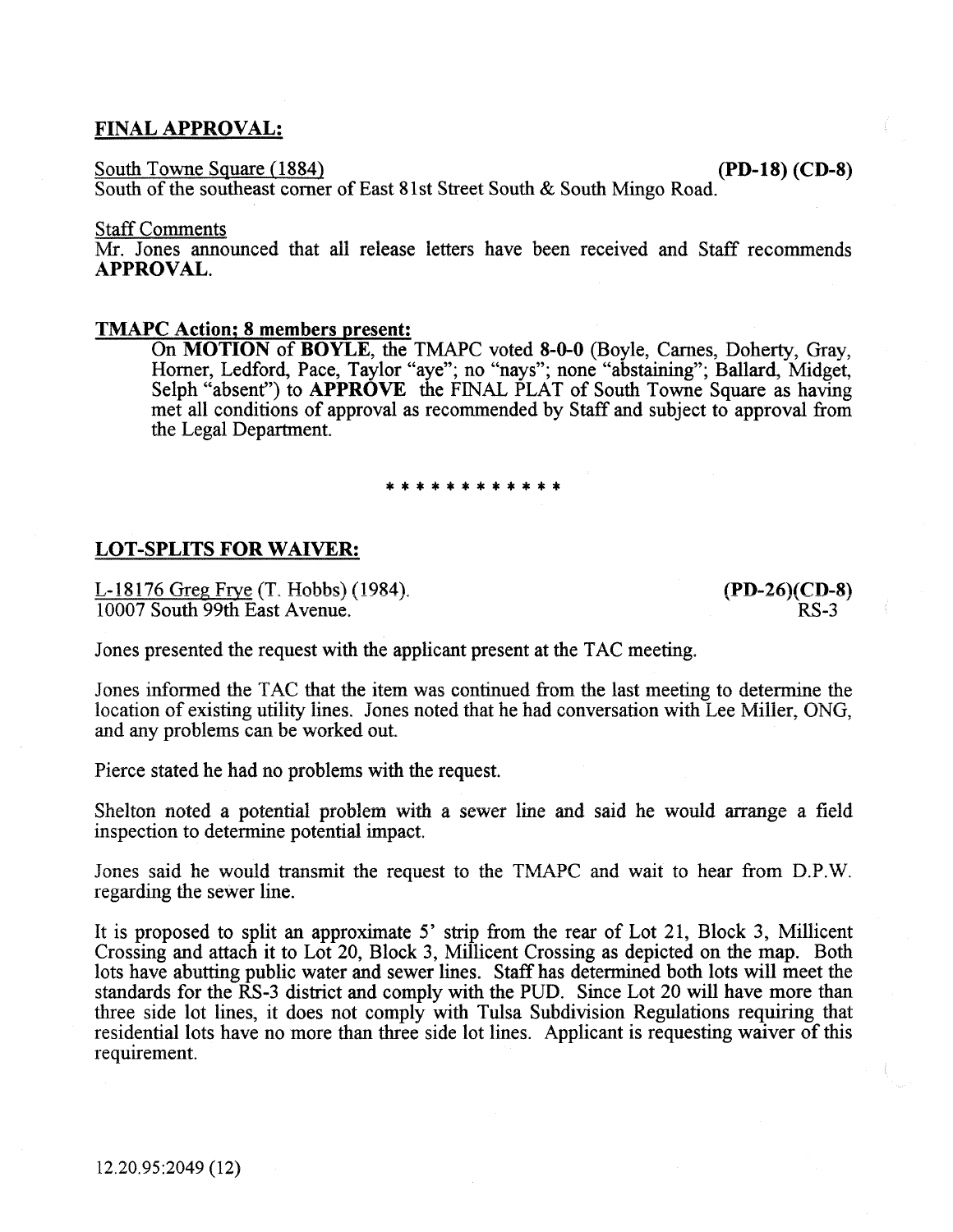On the Motion of French, the Technical Advisory Committee voted unanimously to recommend APPROVAL of the Waiver request for L-18176, subject to Department of Public Works approval.

#### Staff Comments

Mr. Jones announced that after an extensive survey, it was discovered that moving the fence 5' will not cause it to be on any utility lines and Staff can support the lot-split.

Mr. Boyle instructed Staff to track the number of similar-types of lot-splits where a small increase in lot size is created. He deemed that Subdivision Regulations may need to be amended to allow administrative approval when small increases in lot size such as this are created.

# TMAPC Action; 8 members present:

On MOTION of DOHERTY, the TMAPC voted 8-0-0 (Boyle, Carnes, Doherty, Gray, Homer, Ledford, Pace, Taylor "aye"; no "nays"; none "abstaining"; Ballard, Midget, Selph "absent") to APPROVE the LOT-SPLIT WAIVER for L-18176 as recommended by Staff.

\*\*\*\*\*\*\*\*\*

### L-18189 Vaughn Shafer (3684) 19202 East 111th Street

(PD-19)(County) AG

Jones presented the request with three representatives present at the TAC meeting.

It was requested by one applicant to waive the dedication in regards to a new house location. Jones pointed out that a dwelling setback is determined from the centerline of the street and does not change due to amount of right-of-way.

French noted that he could find no physical reason why the dedication can't be made.

It is proposed to split a 462' x 330' tract into two tracts as depicted below. One of the lots will contain an existing dwelling. Neither proposed tract will meet the Bulk and Area requirements for lot area (2.2 acres) and lot size (2.0 acres) for the AG district. However, the applicant is seeking a variance of these requirements from the Board of Adjustment. That case (#1393) is scheduled to be heard by the County Board of Adjustment at their December 19, 1995 meeting. At the time of this writing, the application is currently being reviewed by the Tulsa City-County Health Department for approval of septic on each lot. Each lot is served by Rural Water District No. 4 - Wagoner County. However, according to the Major Street and Highway Plan, East 111th Street requires 25' of right-of-way and South 193rd East Ave. requires 60' of right-of-way. The applicant is asking waiver of dedication of all right-of-way required.

On the Motion of French, the Technical Advisory Committee voted unanimously to DENY the Waiver request and support the lot-split only with full dedication.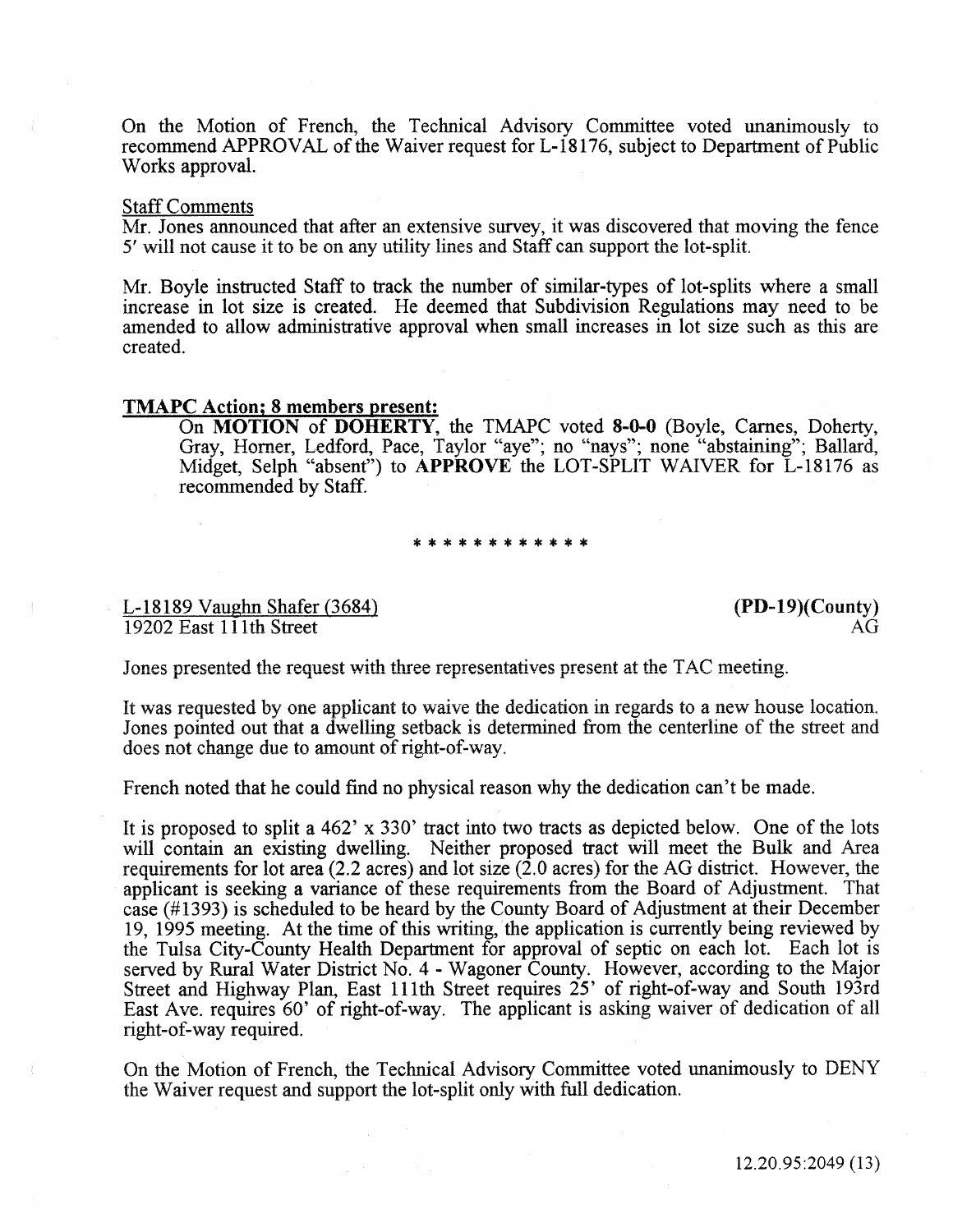#### Staff Comments

Mr. Jones advised that the applicant expressed agreement to dedicating right-of-way, which makes this item a prior-approval lot-split and no action is needed from the Planning Commission today.

# \*\*\*\*\*\*\*\*\*\*\*\*

# LOT-SPLITS FOR RATIFICATION OF PRIOR APPROVAL:

L-18200 Robert & Ruby Woods (S. Dixon) (3293) 2447 E. 53rd St. L-18203 Delray McGlumphy (S. Logan) (1492) 2131 S. Braden Ave.

(PD-18)(CD-9) RS-2 (PD-S)(CD-4)  $\Pi$ .

# Staff Comments

Mr. Jones announced that Staff has found the above-listed lot-splits to be in conformance with the lot-split requirements.

#### TMAPC Action; 8 members present:

On MOTION of HORNER, the TMAPC voted 8-0-0 (Boyle, Carnes, Doherty, Gray, Horner, Ledford, Pace, Taylor "aye"; no "nays"; none "abstaining"; Ballard, Midget, Selph "absent") to **RATIFY** the above-listed lot-splits having received prior approval and fmding them to be in accordance with subdivision regulations.

\*\*\*\*\*\*\*\*\*\*\*\*

12.20.95:2049 (14)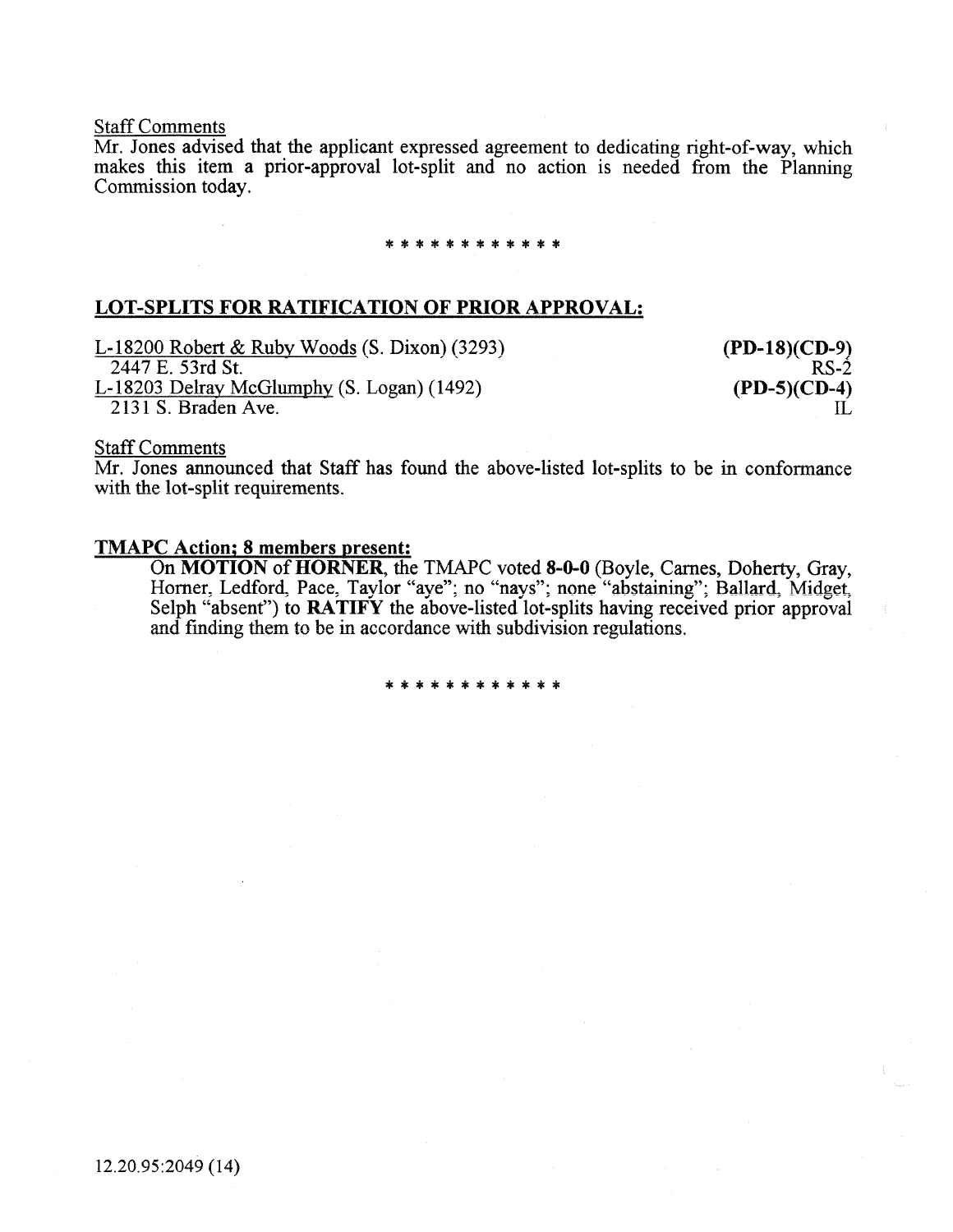# ZONING PUBLIC HEARING:

Application No.: PUD 267-10 Minor Amendment Applicant: James Adair Location: 6506 East 101st Street South- Lot 2 Block 1 of Village South. Date of Hearing: December 20, 1995

The applicant is requesting Minor Amendment approval to allow an increase in an existing sign. The increase would allow the installation of a "Bank IV ATM" sign to be included on the sign structure currently occupied by the Texaco sign.

Staff has reviewed the request and finds that the existing sign was approved for a total of 176 SF and a height of  $26'$ . The sign as built includes  $18\overline{4}$  SF. The request would add 16 SF, bringing the total area of the sign to 200 SF.

Staff review also indicates that the arterial frontage of the PUD will more than support this increase per the code and that the request is in keeping with the character of the surrounding area.

Therefore, Staff recommends APPROVAL.

# TMAPC Action; 8 members present:

On MOTION of TAYLOR, the TMAPC voted 8-0-0 (Boyle, Carnes, Doherty, Gray, Horner, Ledford, Pace, Taylor "aye"; no "nays"; none "abstaining"; Ballard, Midget, Selph "absent") to **APPROVE** PUD 267-10 MINOR AMENDMENT as recommended by Staff.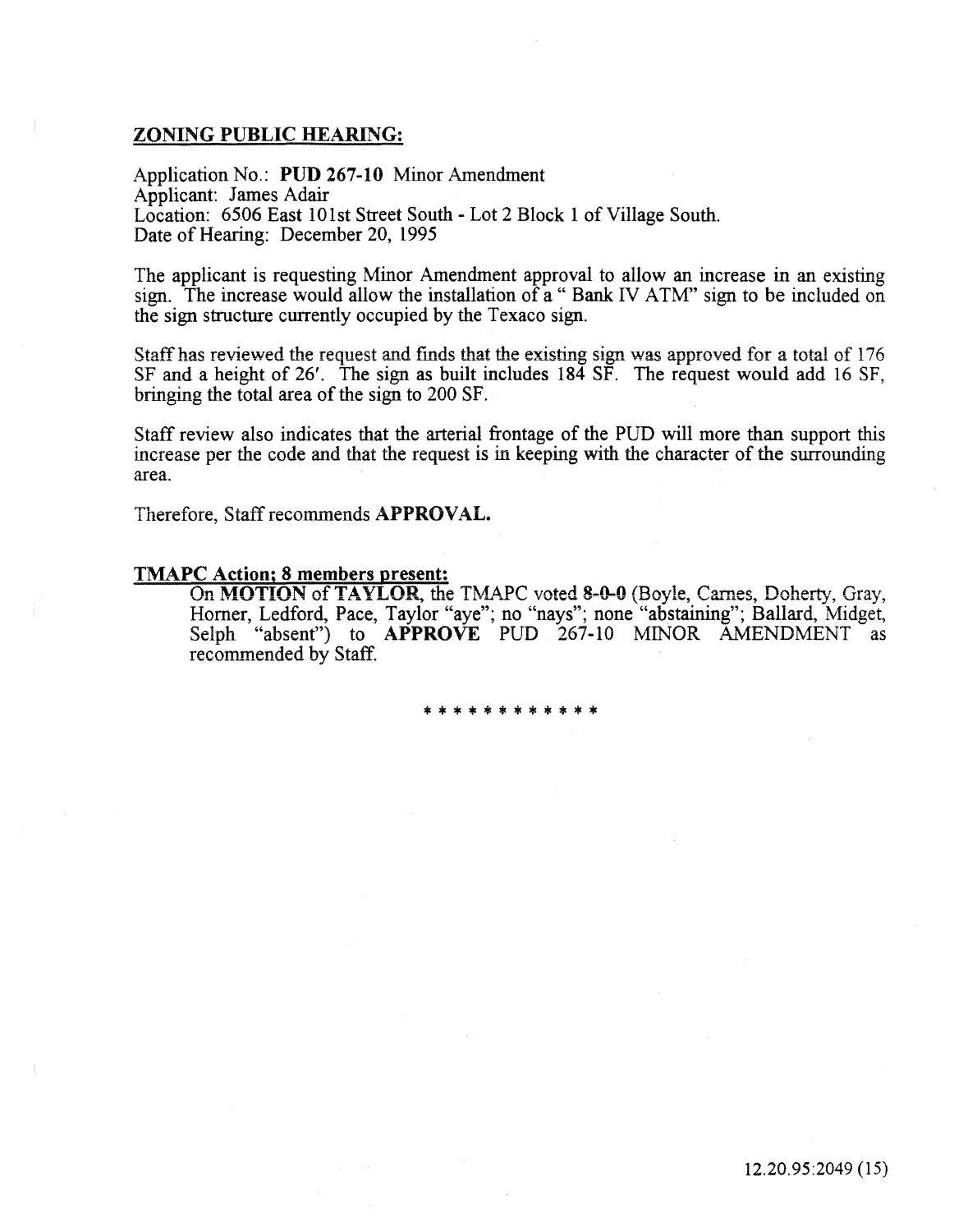Application No.: PUD 486-3 Minor Amendment Applicant: Linda Engstrom Location: 10250 South Hudson Place- Lot 18, Block 1 of the Forest Meadows Addition. Date of Hearing: December 20, 1995

The applicant is requesting Minor Amendment approval to allow a decrease in the required front yard setback for an existing single-family residence. The request is to allow a decrease in the setback from 30' to 29'.

Staff has reviewed the request and fmds that it is intended to accommodate the erroneous location of the southwest comer of the garage. The garage is located adjacent to the curb return necessary for the widening associated with the knuckle at the 90-degree turn in the street.

Staff review also indicates that similar reductions in front yard setbacks have previously occurred in this addition.

Staff recommends APPROVAL.

#### TMAPC Action; 8 members present:

On MOTION of BOYLE, TMAPC voted 8-0-0 (Boyle, Carnes, Doherty, Gray, Horner, Ledford, Pace, Taylor "aye"; no "nays"; none "abstaining"; Ballard, Midget, Selph "absent") to APPROVE PUD 486-3 MINOR AMENDMENT to decrease the setback to 29' as recommended by Staff.

\*\*\*\*\*\*\*\*\*\*\*\*

12.20.95:2049 (16)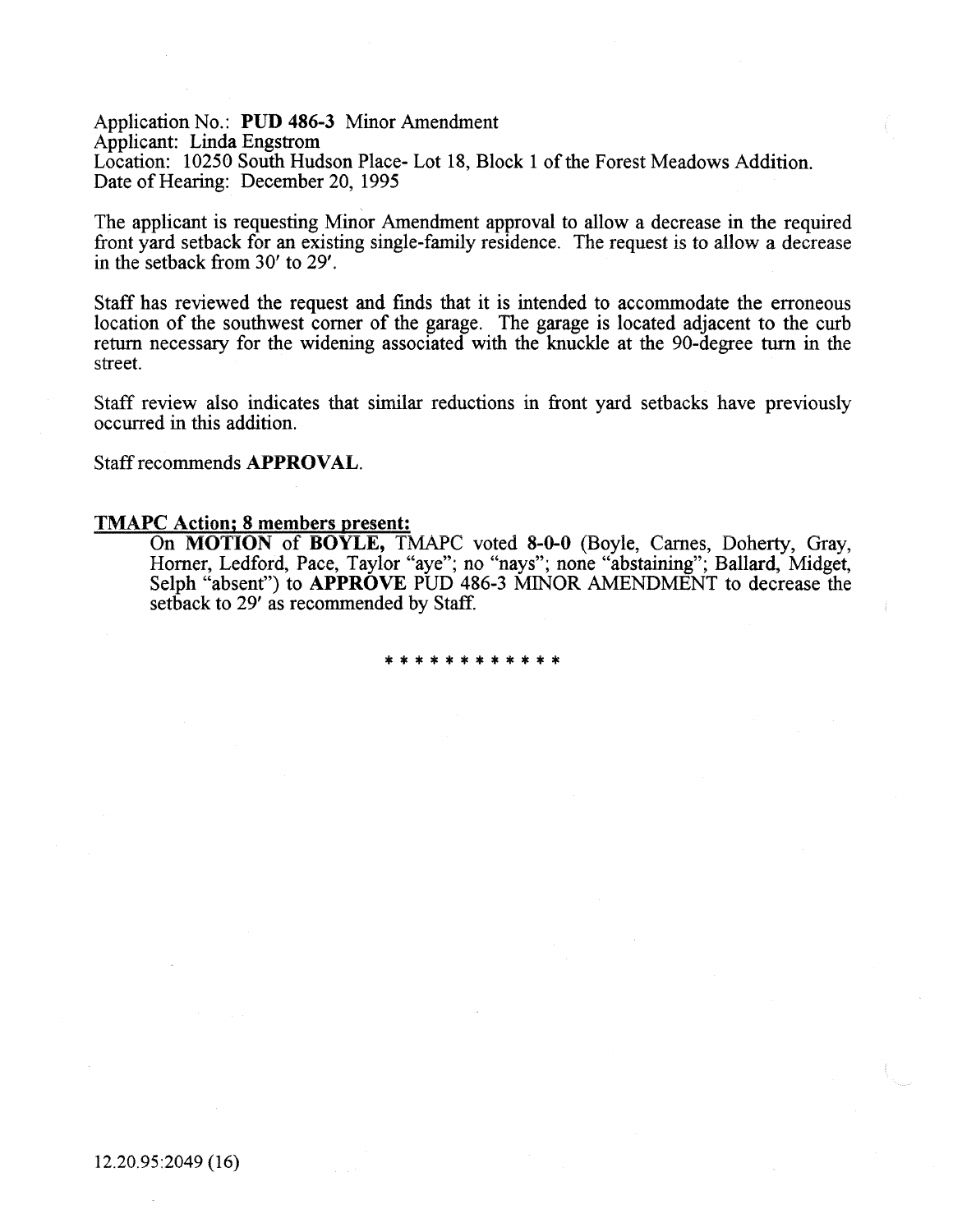# OTHER BUSINESS:

# Request to close East 79th Street South west of South 85th East A venue. (PD-18)(CD-8)

The subject request to close East 79th Street South is premature. The street stubs into vacant property zoned AG, agriculture. If this AG property is zoned and developed as apartments it should be closed. However, multifamily-zoned land in the immediate area south of 81st Street is being platted as single-family. (Copies of the preliminary plats are attached.)

The market may dictate that the AG land and the RM-1 land wrapping around the northeast comer of 81st Street and Memorial be developed as single-family, and therefore it would need to be connected to East 79th Street in order to provide the interior neighborhood access to the west.

Fewer apartments in the area and more single-family development is desired by the Woodland Meadows Addition. Therefore, Staff recommends that East 79th Street not be closed at this time. The process could be completed up to the point of actually closing the street, but fmalization delayed awaiting the decision on the ultimate use of the land to the west.

#### TMAPC Action; 8 members present:

On MOTION of PACE. the TMAPC voted 8-0-0 (Bovle. Carnes. Doherty, Grav, Horner, Ledford, Pace, Taylor "aye"; no "nays"; none "abstaining"; Ballard, Midget, Selph "absent") to SUPPORT Staff recommendation to delay closing East 79th Street South, west of South 85th East Avenue, until such time as the nature of development is determined.

\*\*\*\*\*\*\*\*\*\*\*\*

Ms. Gray requested that the Swinson Chevrolet animated sign at 31st and Memorial and the El Chico sign at 71st and Memorial be examined to determine if they are in conformance with the Zoning Code.

Mr. Doherty suggested referring the matter to Jim Garriott for such determination.

# TMAPC Action; 8 members present:

On MOTION of DOHERTY, the TMAPC voted 8-0-0 (Boyle, Carnes, Doherty, Gray, Homer, Ledford, Pace, Taylor "aye"; no "nays"; none "abstaining"; Ballard, Midget, Selph "absent") to REQUEST that the Sign Inspector determine whether the Swinson Chevrolet animated sign at 31st and Memorial and the El Chico sign at 71st and Memorial are in conformance with the Zoning Code.